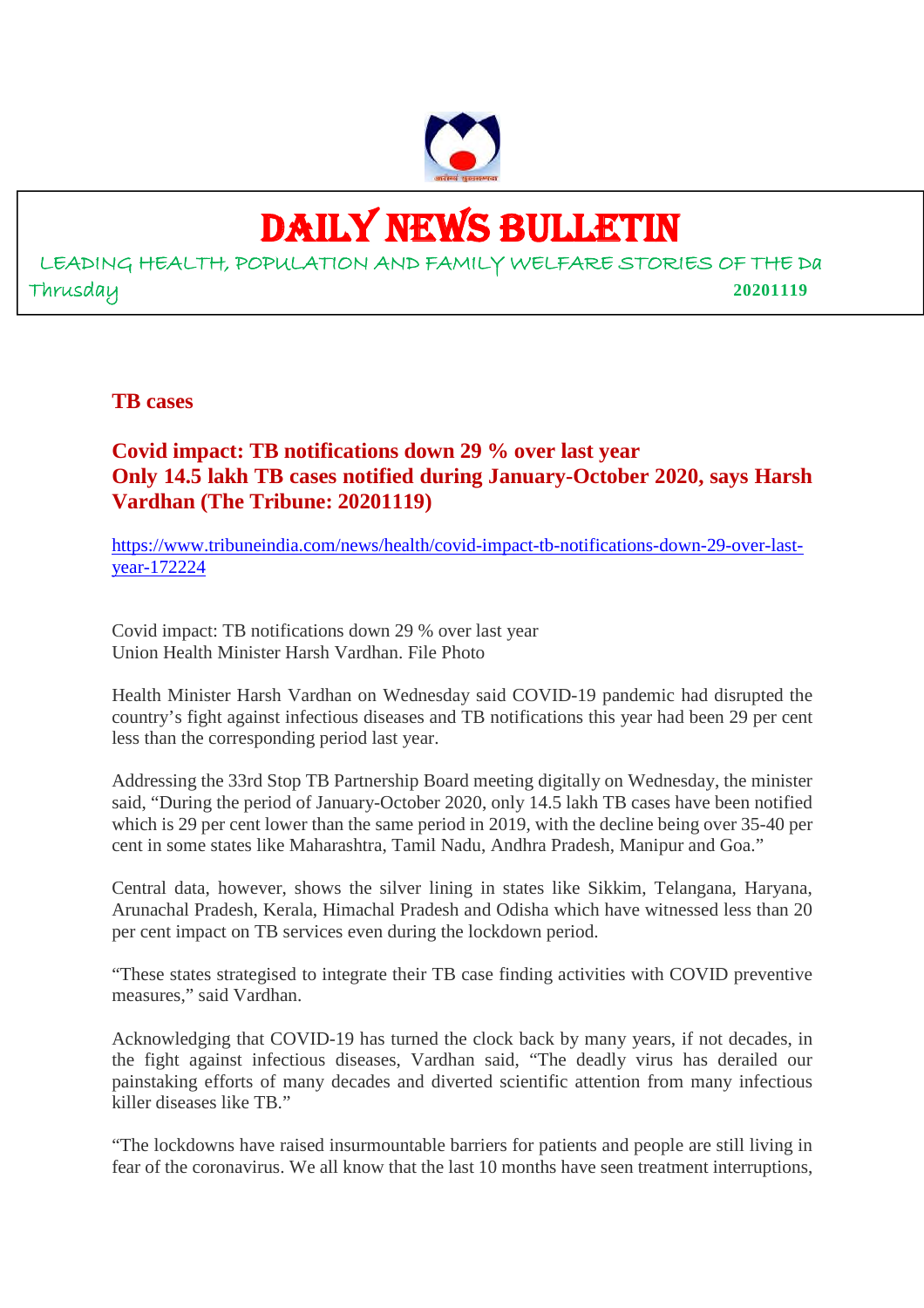hindered availability of drugs, shrinking supply of diagnostic tests, delays in diagnosis, interrupted supply chains, diversion of manufacturing capacity and imposition of physical barriers for patients who must travel to distant clinics to pick up the medications," he said. The minister said systems created for Covid-19 would be repurposed in the future to fight TB. India has committed to eradicating TB by 2025, ahead of the WHO's 2030 target. The country houses one in four TB cases globally.

#### **Pfizer completes COVID-19**

### **Pfizer completes COVID-19 trial with 95% efficacy, to seek emergency-use authorisation 'Efficacy of the vaccine was consistent across age and ethnicity demographics, no major side effects'(The Tribune: 20201119)**

https://www.tribuneindia.com/news/health/pfizer-completes-covid-19-trial-with-95-efficacyto-seek-emergency-use-authorisation-172182

Pfizer completes COVID-19 trial with 95% efficacy, to seek emergency-use authorisation For representation only. Reuters file photo

Final results from Pfizer Inc's COVID-19 vaccine trial showed its shot had a 95 per cent success rate and two months of safety data, paving the way for the drugmaker to apply for an emergency US authorisation within days, it said on Wednesday.

The vaccine's efficacy rate, the highest of any candidate in late-stage clinical trials so far, was welcomed by experts who had already said that interim results showing Pfizer's shot was over 90 per cent effective were very encouraging.

Pfizer said there were 170 cases of COVID-19 in its trial of more than 43,000 volunteers and only eight people with the disease had been given the shot rather than a placebo, meaning the vaccine had a 95 per cent efficacy rate. Of the 10 people who developed severe COVID-19, one had received the vaccine.

"The data is very strong," said Ian Jones, a professor of virology at Britain's University of Reading. "It's looking like a real contender."

Pfizer said it expected the US Food and Drug Administration's vaccine advisory committee to review and discuss the data in a public meeting that will likely be held in December.

"We continue to move at the speed of science, and we know that every day matters in our path to authorisation," Pfizer Chief Executive Albert Bourla said.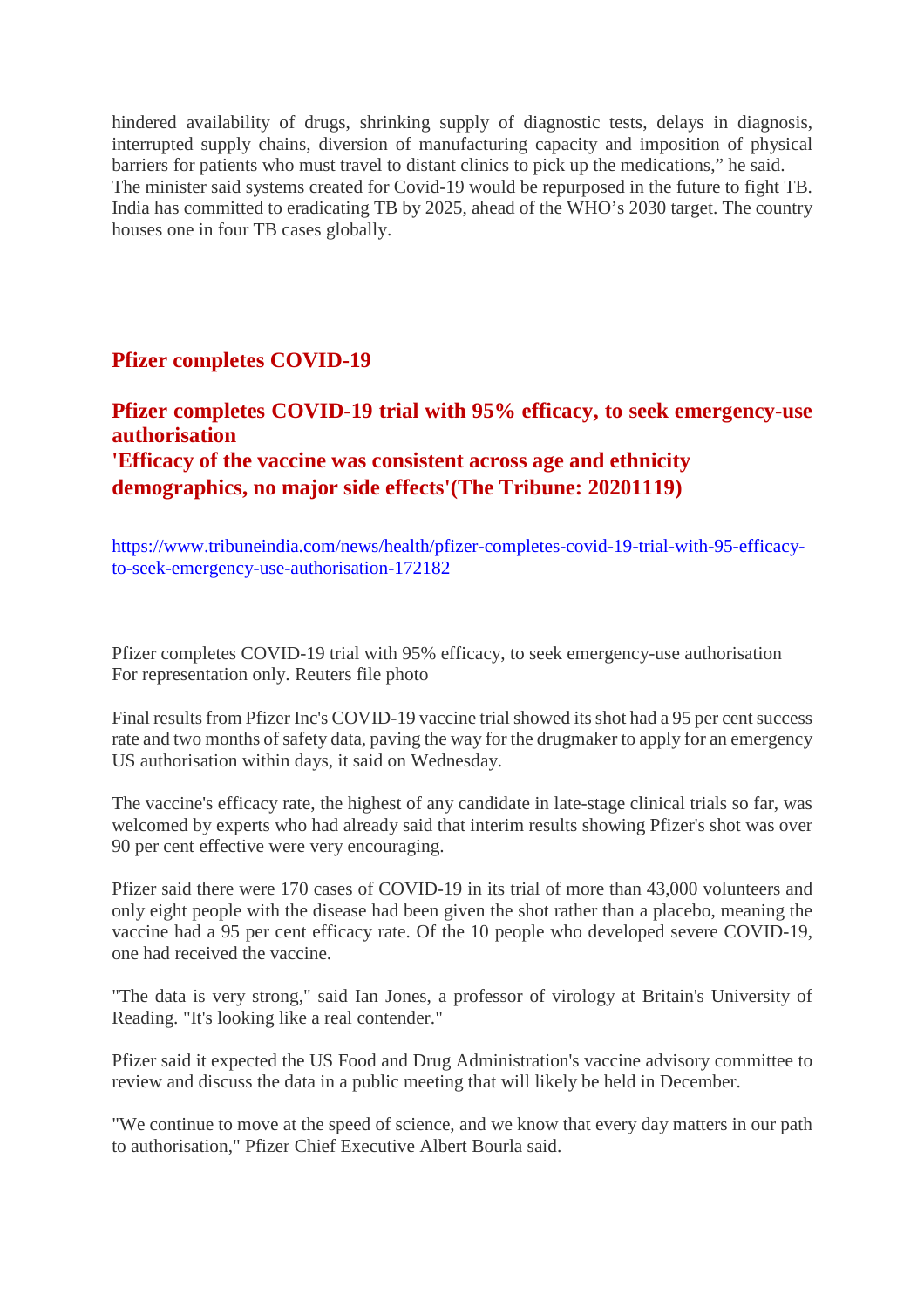The final analysis comes just a week after initial results from the trial showed the vaccine, developed with German partner BioNTech SE, was more than 90 per cent effective. Moderna Inc on Monday released preliminary data for its vaccine, showing 94.5 per cent effectiveness.

The better-than-expected results from the two vaccines, both developed with new messenger RNA (mRNA) technology, have raised hopes for an end to a pandemic that has killed more than 1.3 million people and wreaked havoc upon economies and daily life.

However, while some groups such as healthcare workers will be prioritised in the United States for vaccinations this year, it will be months before large-scale rollouts begin.

The most vulnerable

Distribution of a Pfizer shot is complicated by the need to store it at ultra-cold temperatures of -70 degrees Celsius. It can, however, be kept in a normal fridge for up to five days, or up to 15 days in a thermal shipping box.

Pfizer said the efficacy of the vaccine was consistent across different age and ethnic groups, a sign that the immunisation could be employed broadly around the world.

Efficacy in adults over 65 years, who are at particular risk from the virus, was over 94 per cent.

"The 94 per cent protection for older people is key. This is the evidence we needed to ensure that the most vulnerable people are protected," said Andrew Hill, senior visiting research fellow at the University of Liverpool's department of pharmacology.

Equity markets strengthened slightly on the Pfizer news.

Europe's STOXX 600 and the U.S S&P 500 futures both rose about 0.3 per cent to hit highs for the day. The moves were small, however, compared with the jump when Pfizer first announced the vaccine was more than 90 per cent effective on November 9.

Pfizer shares rose 3 per cent in premarket trade while BioNTech's US-listed shares jumped 8 per cent.

Pfizer said its two-dose vaccine, BNT162b2, was well-tolerated and that side effects were mostly mild to moderate, and cleared up quickly.

The only severe adverse event that affected more than 2 per cent of those vaccinated was fatigue, which affected 3.7 per cent of recipients after the second dose. Older adults tended to report fewer and milder adverse events.

Moderna named five categories of severe side effects experienced by at least 2 per cent of those who received its vaccine. It listed fatigue at a frequency of 9.7 per cent, muscle pain at 8.9 per cent, joint pain at 5.2 per cent, headache at 4.5 per cent, pain at 4.1% and redness around the injection site at 2 per cent.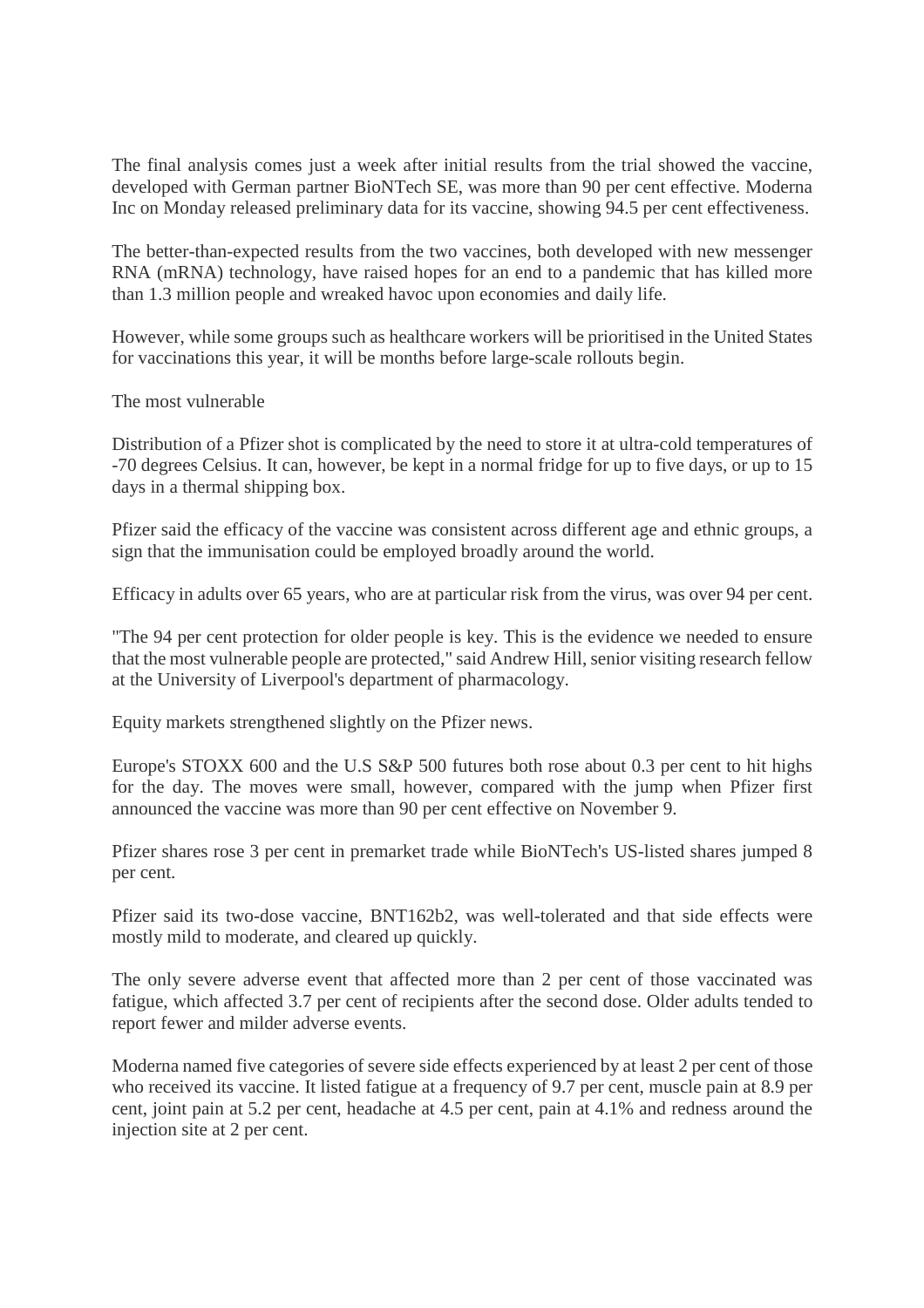Pfizer's final results come as the virus is running rampant around the world, placing an enormous strain on healthcare systems with record numbers of new cases and hospitalisations.

The approach of winter in the northern hemisphere in tandem with the holiday season is expected to worsen case numbers as people spend more time indoors and have family gatherings.

"With hundreds of thousands of people around the globe infected every day, we urgently need to get a safe and effective vaccine to the world," Pfizer's Bourla said.

Pfizer and BioNTech also said they plan to submit the data to other regulatory agencies around the world and submit data from the study to a peer-reviewed scientific journal.

Pfizer reiterated that it expects to make as many as 50 million vaccine doses this year, enough to protect 25 million people, and then produce up to 1.3 billion doses in 2021.

Of the dozens of drugmakers and research groups racing to develop vaccines against COVID-19, the next data release will likely be from AstraZeneca Plc with the University of Oxford in November or December. Johnson & Johnson says it is on track to deliver data this year.

#### **Exercise**

#### **Masks don't impair lung function during exercise: Study The physical barrier created by masks has prompted concerns that they might impair the cardiopulmonary system (The Tribune: 20201119)**

https://www.tribuneindia.com/news/health/masks-dont-impair-lung-function-during-exercisestudy-172155

While a face mask might feel uncomfortable, researchers have said that they do not significantly change the actual work of breathing or the flow of oxygen and carbon dioxide when worn while exercising.

The physical barrier created by masks has prompted concerns that they might impair the cardiopulmonary system by making it harder to breathe, by altering the flow of inhaled oxygen and exhaled carbon dioxide and by increasing dyspnea.

Dyspnea is a medical term that describes shortness of breath or difficulty in breathing, especially during physical activity.

In a new study, published in the journal Annals of the American Thoracic Society, the research team concluded that while sensations of dyspnea might increase, there is little empirical evidence that wearing a face mask significantly diminishes lung function, even when worn during heavy exercise.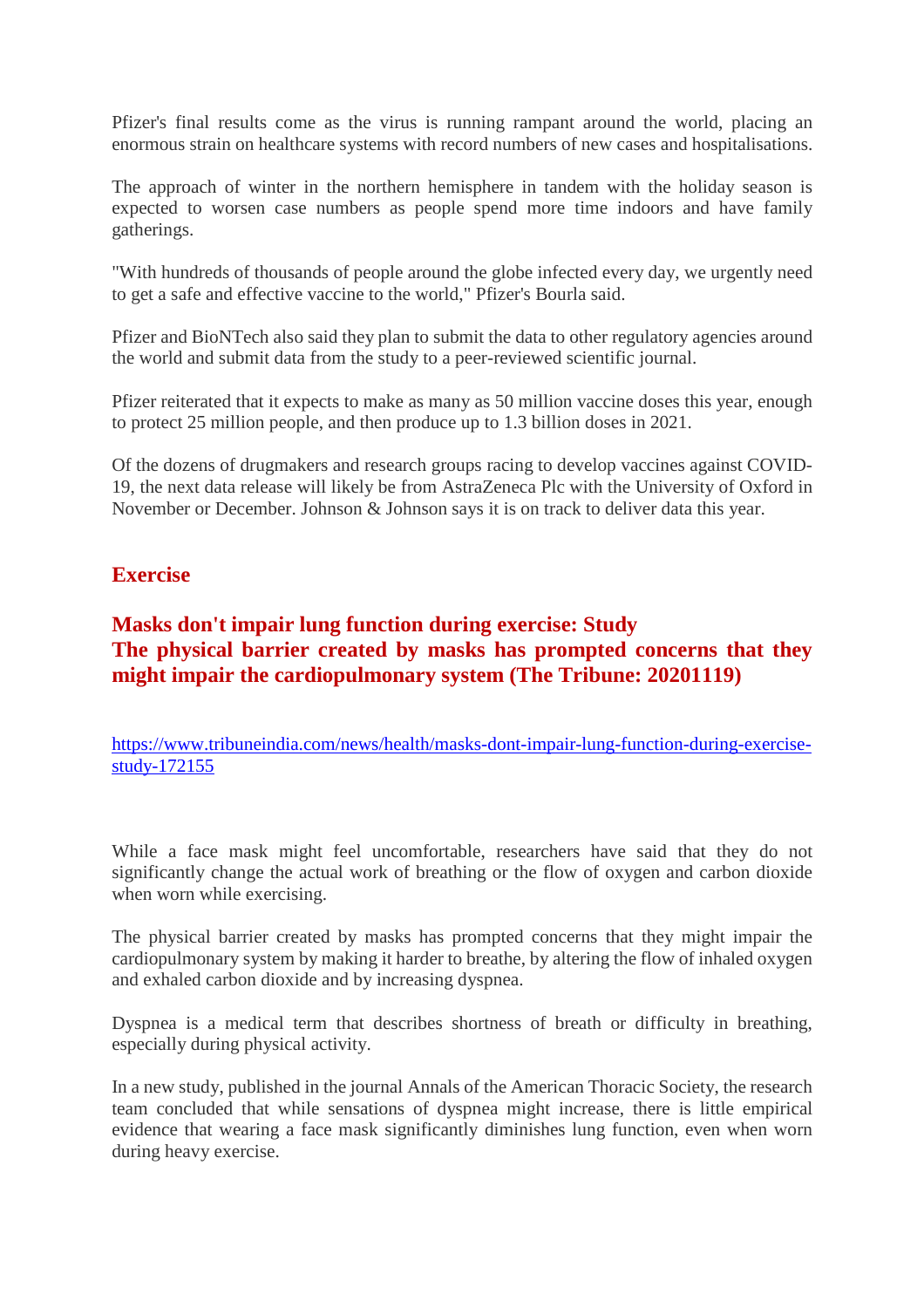"There might be a perceived greater effort with activity, but the effects of wearing a mask on the work of breathing, on gases like oxygen and CO2 in blood or other physiological parameters are small, often too small to be detected," said the study author Susan Hopkins from University of California San Diego in the US.

The researchers came to their conclusions following a review of all known scientific literature published that examined the effects of various face masks and respiratory loading devices on physiological and perceptual responses to physical activity.

These studies assessed multiple factors, such as work of breathing (the quantified energy expended to inhale and exhale), arterial blood gases, effects on muscle blood flow and fatigue, cardiac function and flow of blood to the brain.

For healthy persons, the effects of wearing a mask on these physiological markers were minimal, no matter what type of mask was worn or the degree of exercise.

The authors also said age played no significant influencing role among adults. Gender differences were deemed inconsequential.

"Wearing a face mask can be uncomfortable. There can be tiny increases in breathing resistance. You may re-inhale warmer, slightly enriched CO2 air. And if you're exercising, the mask can cause your face to become hot and sweaty," Hopkins said.

"But these are sensory perceptions. They do not impact cardiopulmonary function in healthy people," Hopkins added.

"So while dyspnea might be increased with a mask, you have to weigh that against the reduced risk of contracting COVID-19, knowing that the physiology is essentially unchanged," she noted.

#### **Covid-19: What you need to know today (Hindustan Times: (The Tribune: 20201119)**

#### https://epaper.hindustantimes.com/Home/ArticleView

The world's first at-home Covid-19 test was approved (for emergency use) by the US Food and Drug Administration on Tuesday. Made by Lucira Health, this is a molecular test which is relatively inexpensive — according to the company's website, it will cost under \$50 — and quick (30 minutes). The company also claims that the product was 94% as accurate as the goldstandard RT-PCR test in identifying positive cases and 98% as accurate in identifying negative ones, which makes the home test fast, relatively cheap, and accurate.

On Wednesday, news reports said the Feluda test, developed by the Council for Scientific and Industrial Research's Institute of Genomics and Integrative Biology, would be launched in Delhi, but only for use in laboratories. The test, which uses CRISPR (Dispatch 177 on October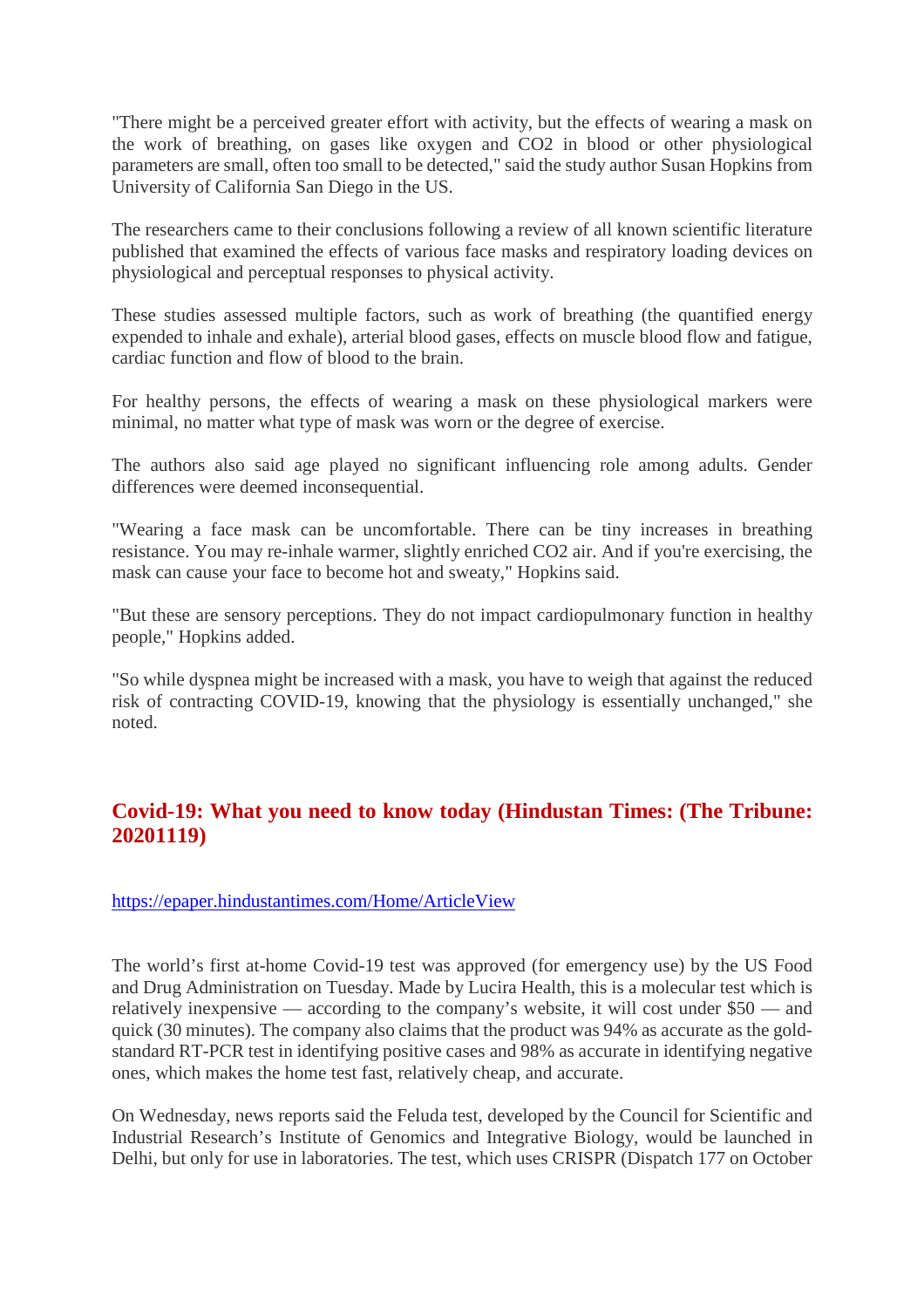8 wrote extensively about both the relevance of CRISPR at this time and on this test), can also be done at home, but it looks like a home version could take some time (see page 10).

The Lucira test uses a technology called RT-LAMP or Reverse Transcription Loop Mediated Isothermal Amplification. Molecular tests respond to the genetic material of the virus, ribonucleic acid, or RNA. But before they do this, RNA has to be converted into complementary DNA, or cDNA, which is achieved using an enzyme called Reverse Transcriptase and a process called Reverse Transcription (it's the reason many people use the terms interchangeably). LAMP then amplifies the cDNA, which is what shows up in the final result. In the case of the Lucira test, this is through a unit whose LED indicators change colour.

Accurate, inexpensive, rapid tests hold the key to getting the pandemic under control. Accurate, inexpensive, rapid, home tests are even better. RT-LAMP tests aren't based on some new breakthrough technology, though. They have been around for years. Back in May, India's health minister, Harsh Vardhan, announced that a CSIR lab would work with an arm of India's largest industrial conglomerate Reliance to commercialise its own rapid and inexpensive RT-LAMP tests for Covid. That hasn't happened yet, though, in October, a Kochi-based company, Agappe Diagnostics, launched its own LAMP test for Covid-19, albeit for use in laboratories. Agappe's test has been approved by the Indian Council of Medical Research.

It's possible that the announcement of an approval for Lucira's home test could open the floodgates; reliable home tests will remove a critical bottleneck in the current testing and diagnosis process, helping break the chain of infections. India's health ministry and ICMR should work towards making accurate home tests available for those who need them (read that as those with symptoms, or those who have been exposed to an infected person; the FDA has said that Lucira's home test will require a doctor's prescription).

PS: I usually avoid post scripts, but a recent paper (based on research) sheds more light on the immunity of those already infected by Covid-19 to reinfection, something Dispatch 204 on November 13 dealt with in the context of the findings of the latest round of Delhi's sero survey. In the paper, uploaded on November 16 on pre-print server bioRXiv, researchers at the La Jolla Institute for Immunology, California, and others, claim (on the basis of a study of 185 Covid-19 patients) that many patients retain immune cells capable of recognising and fighting the disease even six months after infection. This adds to a growing volume of evidence that while infected people may show no trace of specific antibodies that fight the Sars-CoV-2 virus after some time, this does not mean a loss of immunity, with many possessing B-cells and T-cells that can remember and fight the virus. Theoretically, this means that vaccines should provide the same length of protection.

#### **50% Covid-19 patients in Delhi from UP, Hry: AAP (The Tribune: 20201119)**

https://epaper.hindustantimes.com/Home/ArticleView

Medical professionals attend to a Covid-19 patient at Lok Nayak Hospital on Wednesday.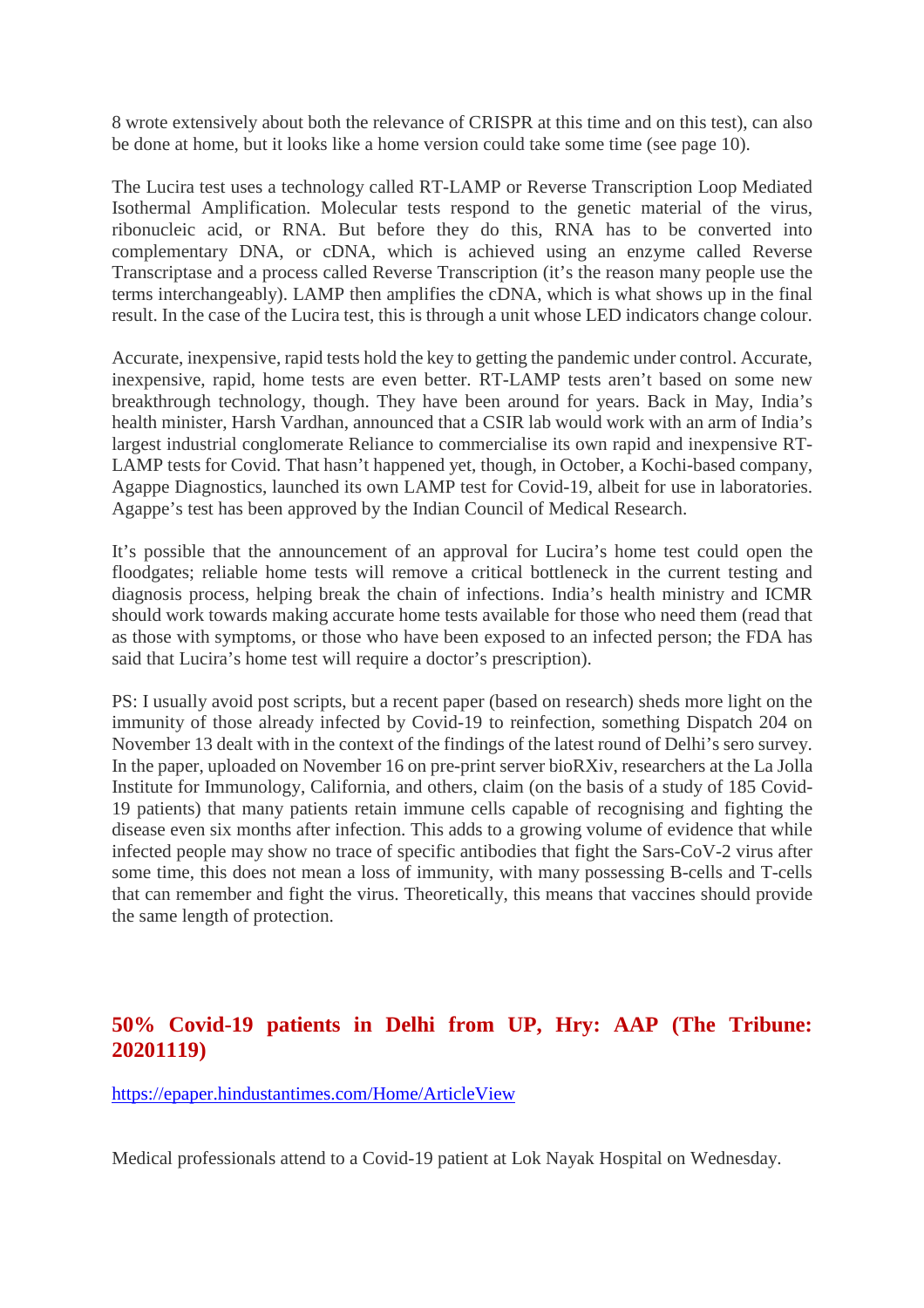New Delhi: The Aam Aadmi Party (AAP) on Wednesday said around 50% of Covid-19 patients in Delhi hospitals are from Uttar Pradesh and Haryana, which shows the state of health care infrastructure in the two states.

The party criticised the Bharatiya Janata Party (BJP) governments in the two states for the health infrastructure there, and claimed the central government was yet to provide 250 ICU beds in a facility assured on Sunday.

"More than half of the Covid-19 patients in Delhi hospitals are from Uttar Pradesh and Haryana. We are happy to provide them with quality health care but this shows the utter failure of the BJP government in these two states in the field of quality health care. Delhi, on the other hand, has a proper strategy in place," AAP's national spokesperson Saurabh Bhardwaj said in a press conference at the party's head office.

He said, "Despite promising, the Central government is yet to provide 250 ICU beds for the people of Delhi. BJP ministers found time to put up posters promoting their advocacy, but they could not comply with our request to increase ICU beds."

After his meeting with Union home minister Amit Shah on Sunday, chief minister Arvind Kejriwal had said the central government assured 750 ICU beds for Delhi, of which 250 would be added in the next two days.

The ICU beds are supposed to be added in the central government's DRDO facility.

Neeraj Daftuar, principal officer on special duty to the Haryana chief minister, said AAP's assertion was "preposterous". He said, "Covid-19 patients from Delhi are regularly getting admitted in Gurugram hospitals like Medanta. What does that indicate? It seems the Delhi government needs to look at their own health infrastructure rather than do nitpicking on us."

The CM's aide said 58% of the total active infections in Haryana were confined to four national capital region districts bordering Delhi. They are Gurugram, Faridabad, Rohtak and Sonepat. Out of the four, Gurugram and Faridabad alone accounted for 48% of active infections. "It's so unfortunate that instead of taking proactive measures and self-introspection, the Delhi government is getting into the blame game," he said.

The Centre and Uttar Pradesh governments did not respond to requests for comment.

#### **131 Covid deaths**

#### **131 Covid deaths, highest spike in a day so far in Delhi (The Tribune: 20201119)**

https://epaper.hindustantimes.com/Home/ArticleView

Delhi on Wednesday crossed the psychological mark of 500,000 Covid-19 cases, adding 7,486 new cases to its daily count, according to the Delhi government's daily bulletin.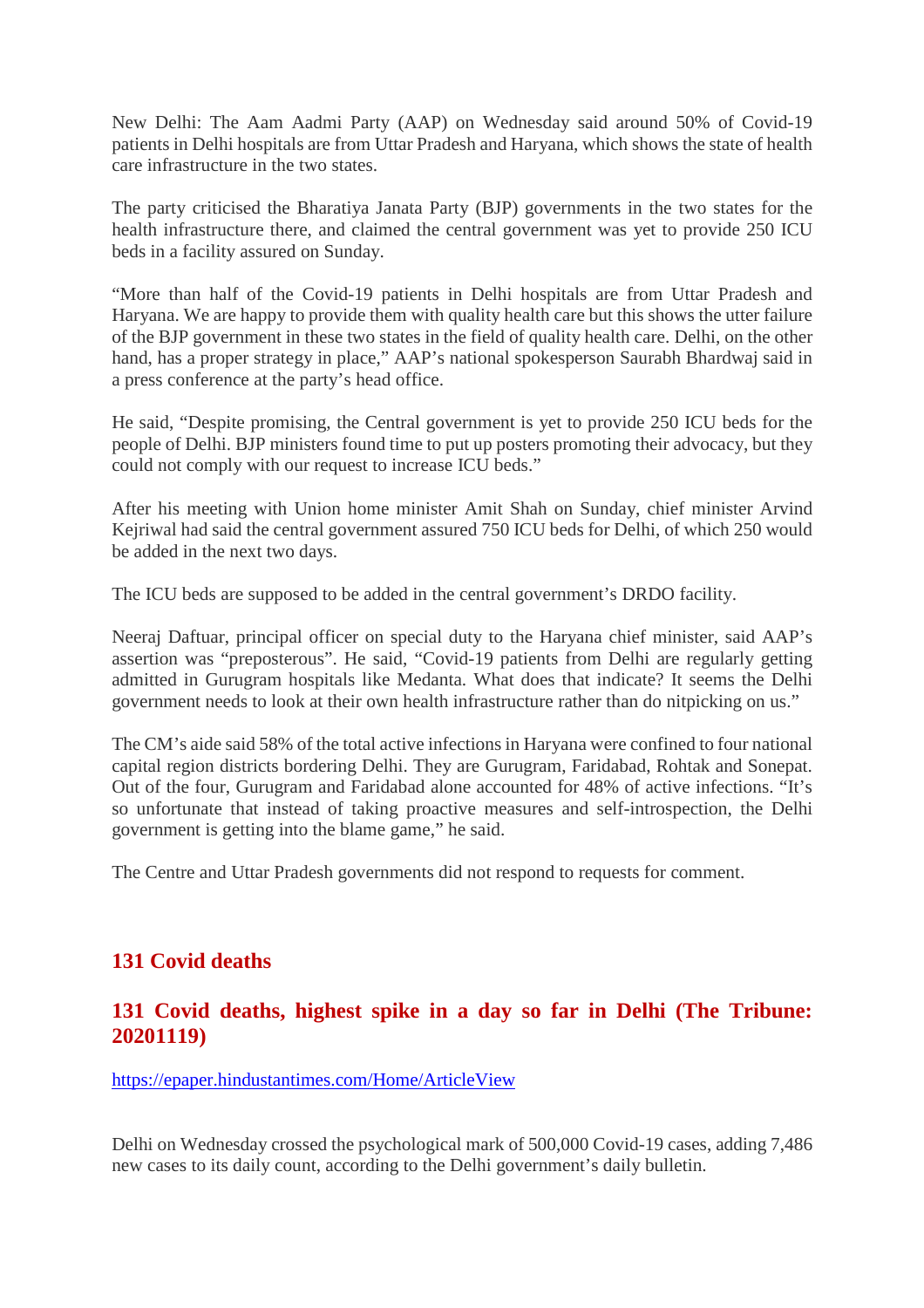The city also recorded 131 deaths due to the infection, highest even seen in a day. Before this, the highest single-day death toll of 104 was reported on November 12.

This pushed the seven-day average case fatality ratio (CFR) – the proportion of deaths among those who test positive – to 2.12%. This is much higher than the cumulative CFR – calculated on the basis of total number of cases and deaths so far – indicating that the recent deaths are driving up the CFR.

The city's total Covid count now stands at 503,084. A total of 43,147 rapid antigen tests were conducted and 19,085 of the more reliable RTPCR tests, with a positivity rate of 12.03 %.

On Tuesday, NITI Aayog member Dr VK Paul had said Delhi had shown "dramatic improvement" in reducing deaths due to delay in admissions.

"Initially, when the pandemic had started – till about June – nearly 60 to 70% of the deaths in hospitals happened within the first 72 hours. Half of these deaths happened within the first 24 hours of admission. In Delhi, there has been a dramatic change since. We are still monitoring the mortality as it shows the efficiency of the system – mobilising patients from home, ambulance service, access to beds, and efficiency of the treatment," he had said.

Eleven Delhi government-run hospitals will add 663 intensive care unit beds to the city's existing 3,600 beds over the next few days, with 232 beds at Guru Teg Bahadur hospital being operationalised in the next two days, according to Delhi chief minister Arvind Kejriwal.

"In view of … increased demand of ICU beds in hospitals… directors of Covid hospitals… are directed to augment ICU beds by upgrading existing oxygenated beds at their respective hospitals," read an order by the special secretary (health) SM Ali. The order was issued after the health minister Satyendar Jain met directors and doctors of various Coivd-19 hospitals on Wednesday.

Delhi chief minister Arvind Kejriwal said, "Overall, there are Covid beds available but there is a shortage of ICU beds. We are making all efforts to increase these. Today, I met doctors of GTB hospital and the doctors immediately agreed to increase 232 beds; it is very difficult to do this in just 48 hours but our doctors have responded to the need."

With the third surge in cases paralleling many cities from the West and Europe, the CM said, "If you look at places like New York, Sweden, Italy and France, when they had as many cases the videos that emerged showed patients in the corridors and street. There were no beds available. In New York, when 6,300 cases were reported in a day, there were 550 deaths at that time. Our doctors have managed the pandemic very well."

#### **ICMR (The Asian Age: 20201119)**

http://onlineepaper.asianage.com/articledetailpage.aspx?id=15231986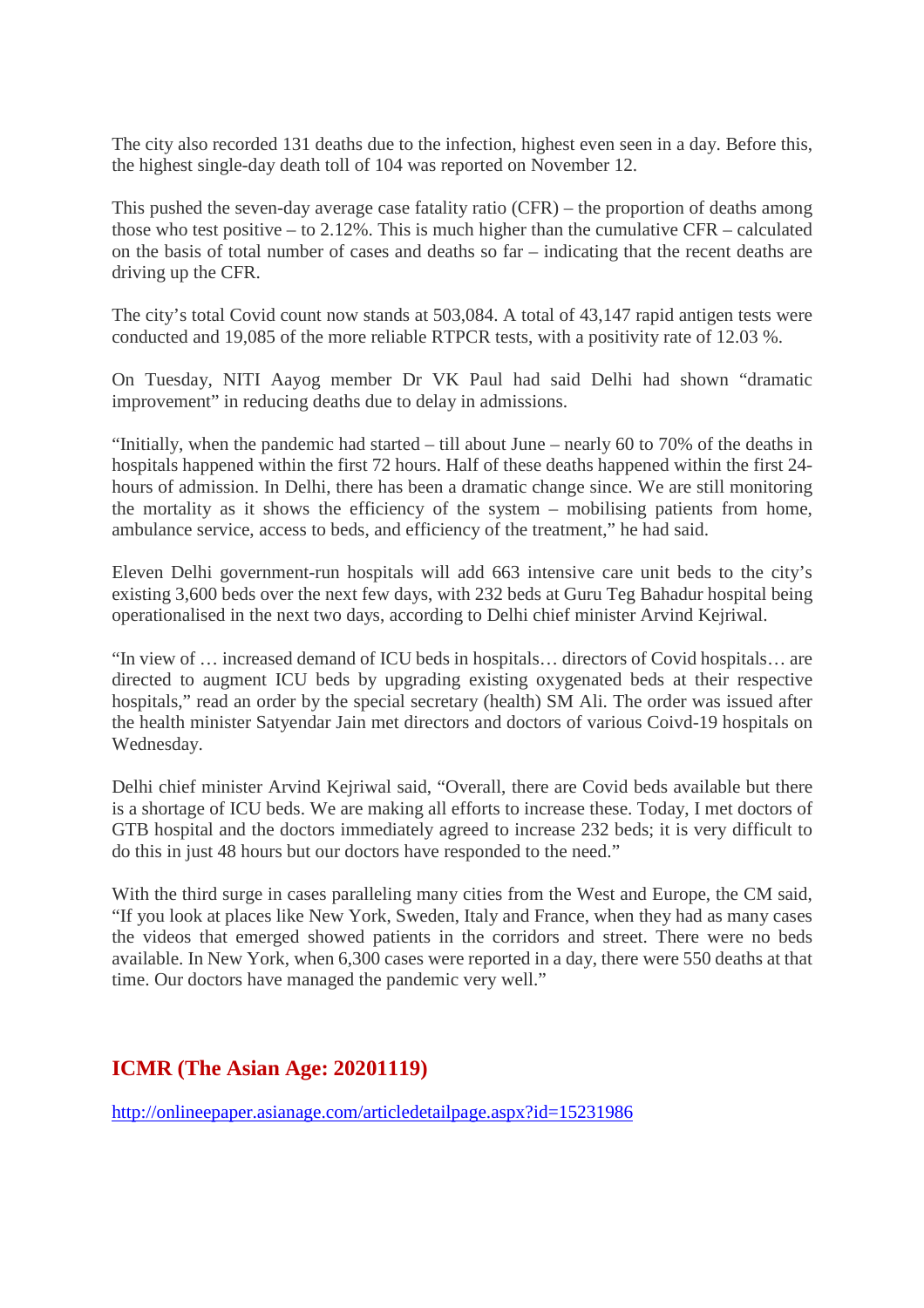## **ICMR warns against wrong** use of CPT in Covid patients

CPT has been tried in the past for treatment of viral infections like H1N1

New Delhi, Nov. 18: The New Benity's apex health<br>research body, ICMR, has<br>issued an advisory stating that indiscriminate use of convalescent plasma therapy (CPT)<br>Coronavirus infe CPT) in<br>infected

patients is not advisable.<br>The Covid-19 caseload in India has mounted to over 89 lakh. In an "evi-<br>dence based advisory to address inappropriate use of convalescent plas-<br>ma in Covid-19 patients".  $\vec{f}$ the Indian Council of<br>Medical Research (ICMR) said that a potential<br>donor for convalescent plasma should have sufficient concentration of antibody working against Covid-19.

Benefits of CPT in<br>improving clinical out-<br>comes, reducing severity of disease, duration of<br>hospitalisation and mortality in Covid-19 patients<br>are dependent on the concentration of specific<br>antibodies in convalesent plasma that could<br>neutralise the effects of<br>SARS-CoV-2. CPT or pas-<br>sive immunotherapy has been tried in the past for<br>treatment of viral infec-<br>tions like H1N1, Ebola and SARS-CoV-1 etc.<br>The ICMR recently con-

ducted an open label<br>phase II multicentre randomised controlled trial in India across 39 public and private hospitals on<br>use of convalescent plasma in the management of

### Delhi to impose curbs in heavily crowded markets

#### **AGE CORRESPONDENT** NEW DELHI, NOV. 18

The Delhi government on Wednesday imposed restrictions on number of people attending a wedding or large gathering<br>events, scaling it down from 200 to 50 in view of riom 200 to 50 in vie<br>rising cases of<br>Coronavirus in the  $the$ national capital.

Delhi government is<br>now all set to impose<br>restrictions in heavily crowded markets though<br>deputy chief minister Manish Sisodia clarified saving there is no plan to impose a lockdown but to have some restrictions in market areas for some<br>days to prevent the

cases with moderate Covid-19<br>Covid-19<br>(PLACID Trial). disease It was concluded that<br>CPT did not lead to reduc-

CPT and not lead to reduction<br>severe Covid-19 or all-<br>cause mortality in the<br>group that received CPT group that received CPT<br>as compared to the group<br>that did not receive the<br>therapy "PLACID is the<br>world's largest pragmatic<br>trial on CPT conducted in spread of Coronavirus, if such a need arises.

'Lockdown was not a solution to the pandemic.<br>It could be tackled through proper medical<br>arrangements which the arrangements winch the<br>government was doing<br>effectively. We have no<br>Let me clarify, we have<br>made a general proposal<br>to the Centre with regard to certain regulations<br>like shutdown for some days in the markets<br>where Covid-19-appropriate behaviour and social distancing violations<br>pose threat of rapid infection," Sisodia said.<br>While majority

of Indian states are on road<br>to recovery from the

464 moderately ill laboratory confirmed Covid-19<br>affected adults in real world setting wherein no benefit of use of CPT could be established," the ICMR said.

CMR said.<br>Similar studies con-<br>ducted in China and the ducted in china and the<br>Netherlands have also<br>documented no significant benefit of CPT in<br>improving the clinical<br>outcomes of hospitalised

Coronavirus. Delhi Kerala, West Bengal,<br>Haryana and Rajasthan Bengal, are now reporting surge in cases.

Total number of Coronavirus cases in India, as per Union<br>health ministry, were over  $89.12$  lakh on Wednesday with  $38.617$  new cases while total deaths were 1.31 lakh with  $474$  new fatalities.<br>However, as per  $\frac{1}{2}$  Total number  $\alpha$ f

However, as<br>covid19India.org, per<br>the total cases were over<br>89.20 lakh and total fatalities over 1.31 lakh by<br>Wednesday evening. On the other hand, India's<br>recovery rate is improving and has reached 93.52 per cent.

Covid-19 patients, the advisory stated. advisory<br>
"Indiscriminate use of<br>
CPT is not advisable. It is<br>
speculated that convales-<br>  $\frac{1}{2}$ <br>  $\frac{1}{2}$ <br>  $\frac{1}{2}$ <br>  $\frac{1}{2}$ <br>  $\frac{1}{2}$ <br>  $\frac{1}{2}$ cent plasma having<br>low concentration of spehaving For antibody against<br>cific antibody against<br>SARS-CoV-2 may be less<br>beneficial for treating<br>Covid-19 patients as compared to plasma with<br>high concentration of  $- PT$ such antibodies.

### **PROTEIN-BASED VACCINES MORE SUITABLE FOR INDIA: SCIENTISTS**

New Delhi, Nov. 18: As the world moves into the next stage of Covid-19<br>management and several vaccine candidates approach end-stage trials, scientists say a critical con-<br>sideration for India is storage temperature and<br>a protein-based preventive might therefore work<br>best for the country.

The decision on procur-<br>ing the right Covid-19<br>vaccine depends on mul-<br>tiple factors, including safety, price and ease of starty, price and ease or<br>deployment, the scientists added, pitching for a<br>preventive like the one<br>being developed by US<br>firm Novavax that can be<br>stored at higher temperatures tures rather than those<br>developed from mRNA or

viral vectors.<br>That would potentially rule out the three vaccine<br>candidates that have shocandidates that have since<br>we over the last few days —<br>Pfizer-BioNtech with 90<br>pc efficacy in Phase 3<br>trial interim results, Sputhat meet in research of the thick V with 92 pc and Mo-<br>derna with 94.5 per cent raising hopes across the<br>globe that a preventive is on the horizon.  $-PTI$ 

#### Post pandemic plan

#### Chile reopens theatres as part of post pandemic plan (New Kerala: 20201119)

#### https://www.newkerala.com/news/2020/200824.htm

Chile's Minister of Economy, Development and Tourism, Lucas Palacios, has announced reopening of the atrices under strict social distancing rules, as part of a plan to recover jobs and reactivate the economy amid the Covid pandemic.

"This strategy that we are taking as a government, to make the decrease in infections compatible with the opening of different sectors of the economy, through rigorous sanitary measures, protects people from being infected and allows them to return to their places of work." Palacios said at the San Gines Cultural Centre.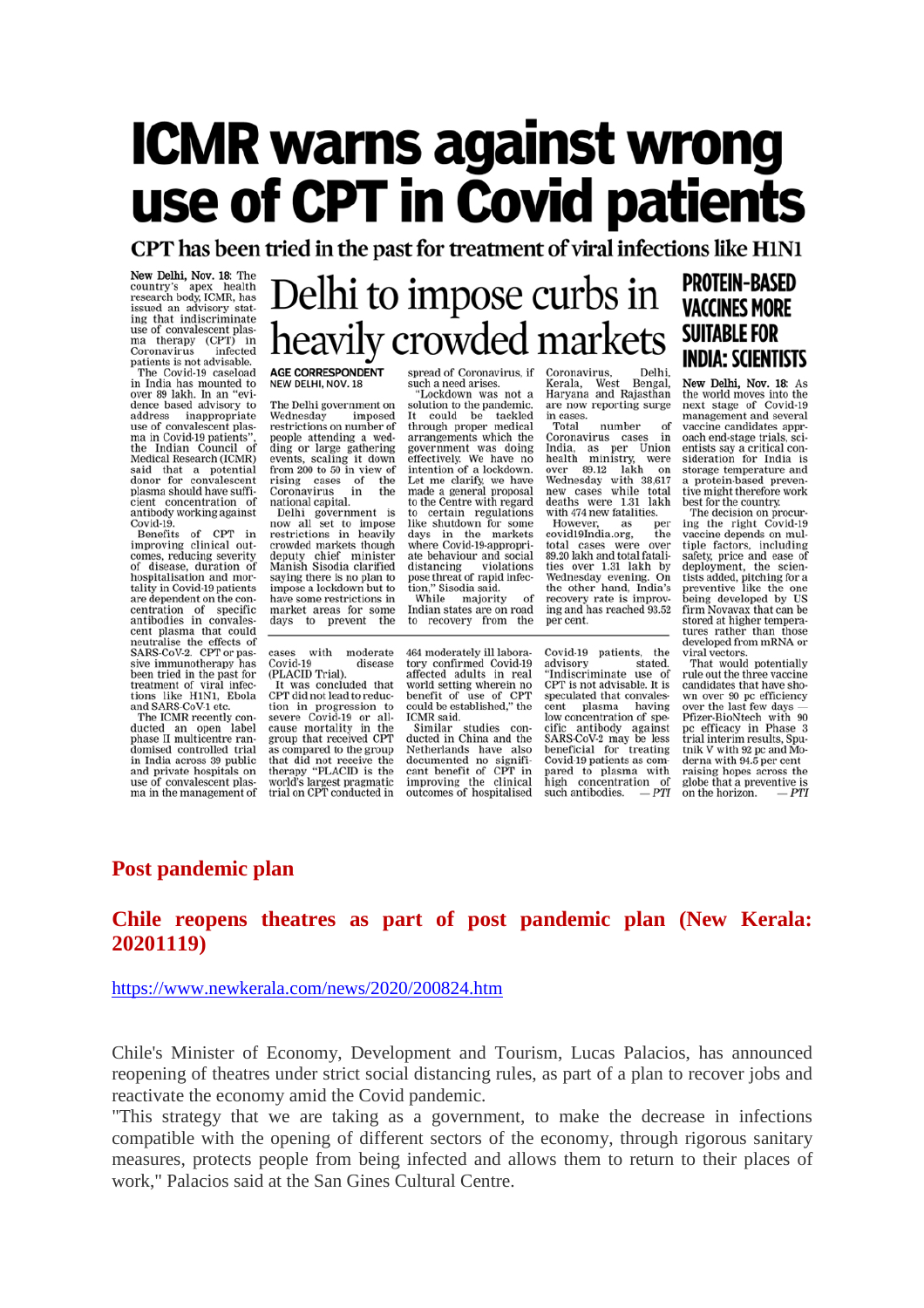"We have done it in construction, we have done it in cinemas, we have done it in theaters, we have done it with trade, we have done it in different sectors of the economy and we will continue on this road," he added.

Palacios stressed the importance of reactivating all sectors of the economy, especially those related to entertainment and culture, which represent 318,000 jobs in Chile, Xinhua reported.

Theatres must cap occupancy to a maximum capacity of 50 per cent, sell tickets in advance online, and ensure a meter of distance between customers, among other measures.

#### **Covid-19 cases in North Macedonia surpass 50,000(New Kerala: 20201119)**

https://www.newkerala.com/news/2020/200808.htm

North Macedonia's confirmed coronavirus cases surpassed 50,000, reaching 50,015, after health authorities reported 1,406 cases, the country's Health Ministry said.

According to the Public Health Institute, a total of 937 patients diagnosed with Covid-19, the disease caused by the virus, have recovered in the past 24 hours, bringing the total number of recoveries in the country to 29,583, Xinhua reported.

So far, Covid-19 has claimed the lives of 1,397 people in North Macedonia, up by 21 in the past 24 hours, health officials said on Wednesday.

Meanwhile, health authorities report that 19,035 cases are still active.

Health authorities have conducted a total of 300,200 tests of suspected cases since the outbreak of the pandemic.

As the world is struggling to contain the pandemic, countries including France, China, Russia, the United Kingdom and the United States are racing to find a vaccine.

According to the website of the World Health Organization, as of November 12, there were 212 Covid-19 candidate vaccines being developed worldwide, and 48 of them were in clinical trials.

#### **Dementia,**

#### **Lesbian, gay, bisexual communities more at-risk for dementia, study finds (New Kerala: 20201119)**

https://www.newkerala.com/news/2020/200787.htm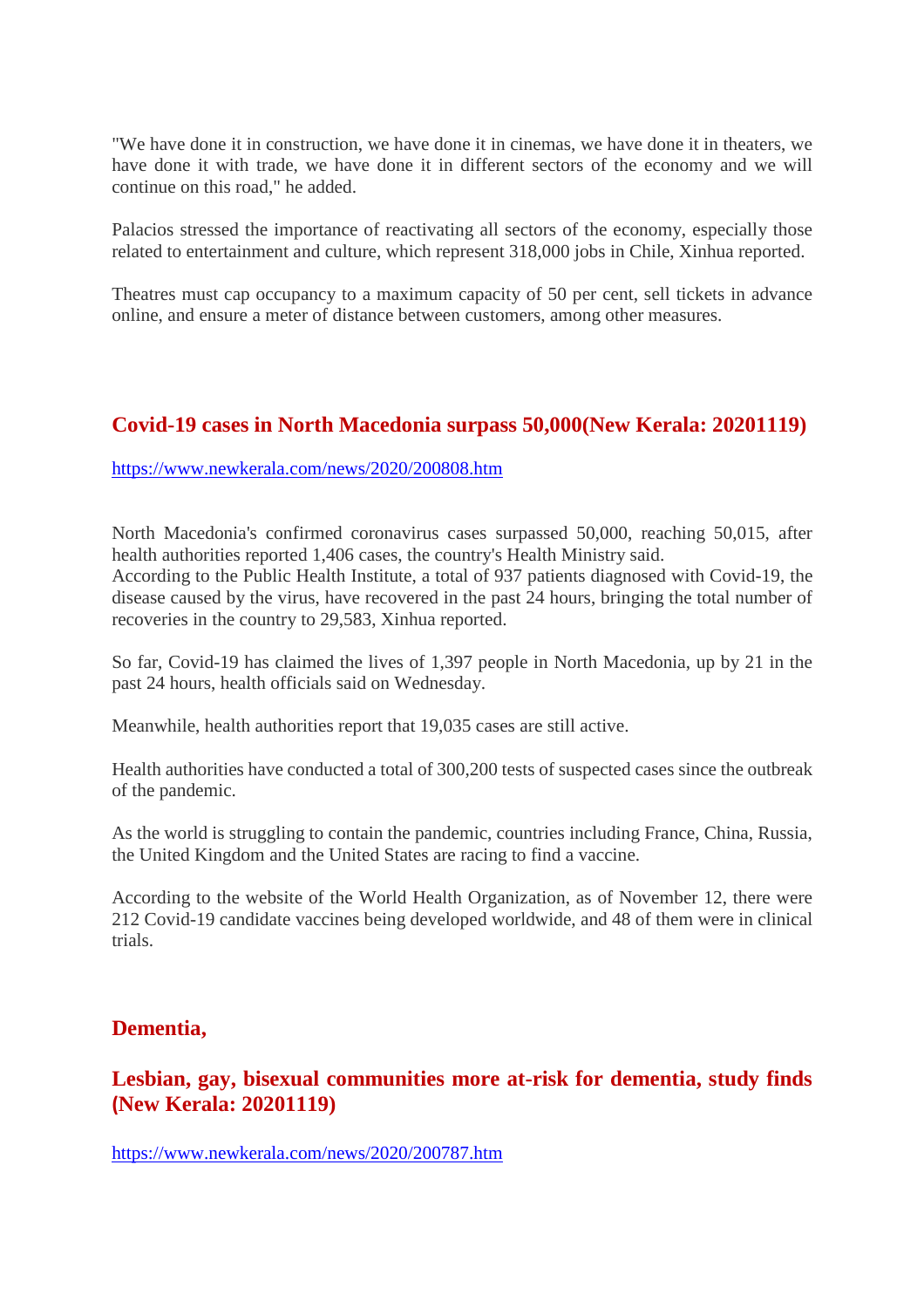Lesbian, gay and bisexual -- or LGB -- people are more vulnerable to one of the fastest-growing health concerns in the country: dementia, according to new research from Michigan State University.

"Our study speaks to the unaddressed questions about whether members the LGB community are more likely to develop cognitive impairment at older ages and, if so, what factors contribute to their poorer cognitive health, " said Ning Hsieh, an assistant professor of sociology at MSU and lead author of the study published in the journal, The Gerontologist.

"We knew that stress and depression are risk factors for many chronic health problems, including cognitive impairment, in later life. LGB people experience more stressful events and have higher rates of depression compared to their heterosexual counterparts," she said.

Analyzing the elevated cognitive health risks among older members of the LGB community, the study was the first to use a national sample and screening tool to gauge cognitive health disparities between LGB and heterosexual older adults.

Hsieh and MSU colleagues Hui Liu, professor of sociology, and Wen-Hua Lai, a Ph.D. student of sociology -- compared cognitive skills of 3,500 LGB and heterosexual adults using a screening tool and questionnaire that tests for six domains. Those areas included temporal orientation; language; visuospatial skills; executive function; attention, concentration and working memory; and short-term memory.

The researchers found that on average, older LGB adults were more likely to fall into categories for mild cognitive impairment or early dementia compared to heterosexual older adults. The team also tested for specific health and social factors -- such as physical conditions, mental health conditions, living a healthy lifestyle and social connections -- and the only factor related to cognitive differences for sexual minorities was depression.

"Our findings suggest that depression may be one of the important underlying factors leading to cognitive disadvantages for LGB people," Hsieh said. "They may experience higher rates of depression than their heterosexual peers for many reasons, including not being accepted by parts of society, feeling ashamed of their sexual orientation or trying to hide their romantic relationships and being treated unfairly in school or at work."

The researchers felt surprised that other factors -- such as fewer social connections, drinking or smoking -- didn't have as great of an effect on LGB people's cognitive function later in life. But, they also recognized the need for additional research to understand how the stressors sexual minorities experience earlier in life can lead to cognitive impairments as they age. Additionally, Hsieh said, they hope that the study's findings shed light on the need for greater inclusivity for sexual minorities, as it can have an influence on their mental and cognitive wellbeing.

"Social inequality makes less privileged groups, including sexual minorities, more prone to develop cognitive impairment," Hsieh said. "Making society more just and more accepting of diverse sexuality may help prevent dementia and reduce related health care burden on society."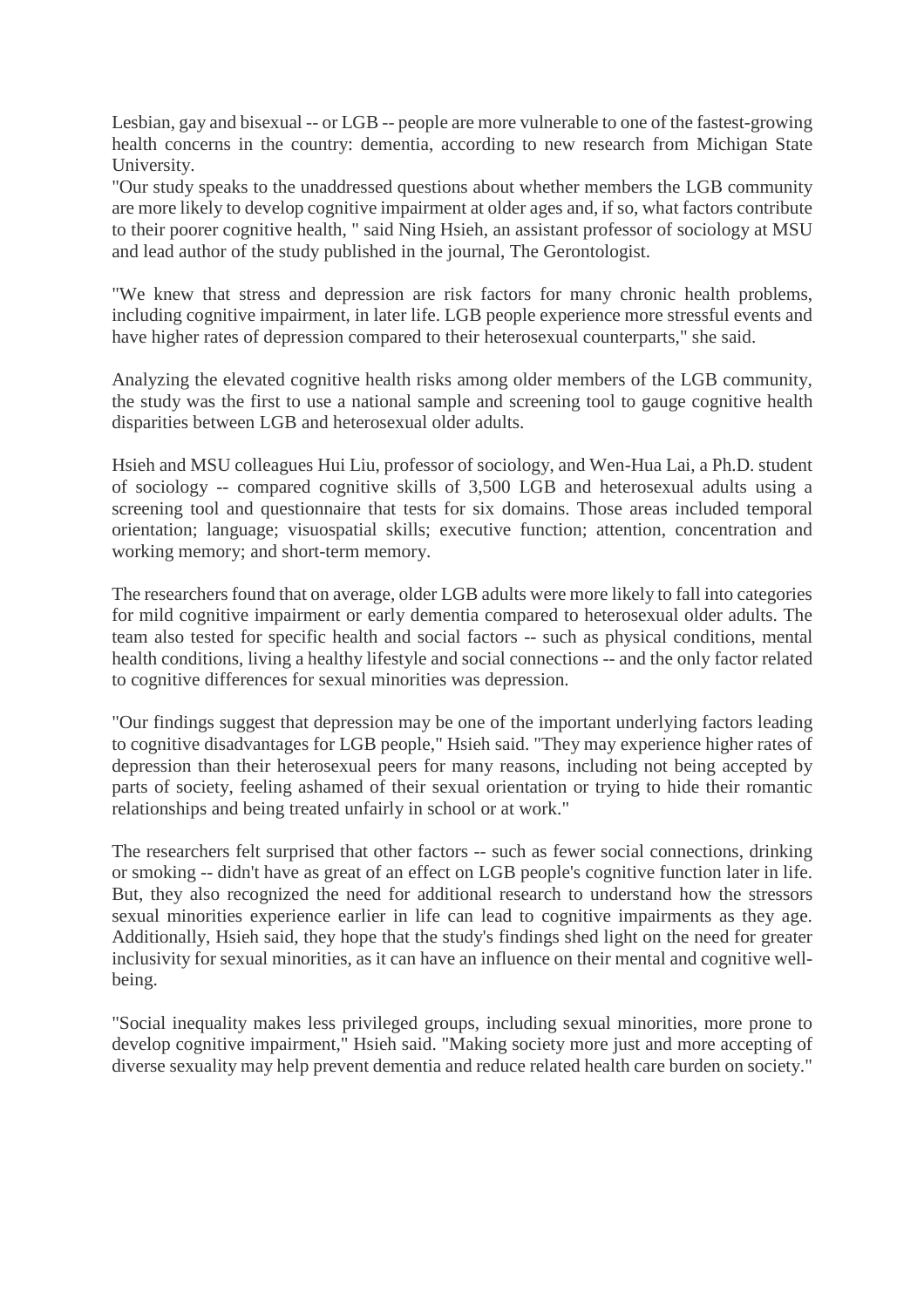#### **Mental health**

#### **Air pollution may affect mental health later in life: Study (New Kerala: 20201119)**

#### https://www.newkerala.com/news/2020/200666.htm

A new research adds to the growing body of evidence that higher exposure to air pollution may affect mental health later in life.

In a study of women aged 80 years and older, published in the Journal of the American Geriatrics Society, living in locations with higher exposure to air pollution was associated with increased depressive symptoms.

"This is the first study showing how air pollution exposures affect depressive symptoms as well as the interrelationship between the symptoms and subsequent memory decline that had not been found in older people aged less than 80 years," said study lead author Andrew Petkus from the University of Southern California in the US .

When looking at individual air pollutants, the research found that long-term exposure to nitrogen dioxide or fine particulate air pollution was associated with increased depressive symptoms, but with only a small effect.

Results also suggested that depressive symptoms might play a role in linking long-term air pollution exposure to memory decline more than 10 years after the exposure.

"We know late-life exposures to ambient air pollutants accelerate brain aging and increase the dementia risk," said study senior author Jiu-Chiuan Chen.

"But our new findings suggest the oldest-old populations may respond to air pollution neurotoxicity in a different way that needs to be investigated further," Chen added.

#### **Plasma Therapy**

#### **COVID-19: Indiscriminate use of Convalescent Plasma Therapy not advisable, says ICMR (New Kerala: 20201119)**

https://www.newkerala.com/news/2020/200434.htm

November 18: The Country's top medical research body--India Council of Medical Research (ICMR) on Wednesday said that indiscriminate use of Convalescent Plasma Therapy (CPT) should be avoided as it does not reduce mortality in COVID-19 patients.

The apex medical research body issued Standard Operating Procedure (SoP) on plasma therapy and advised states to desist from its indiscriminate use.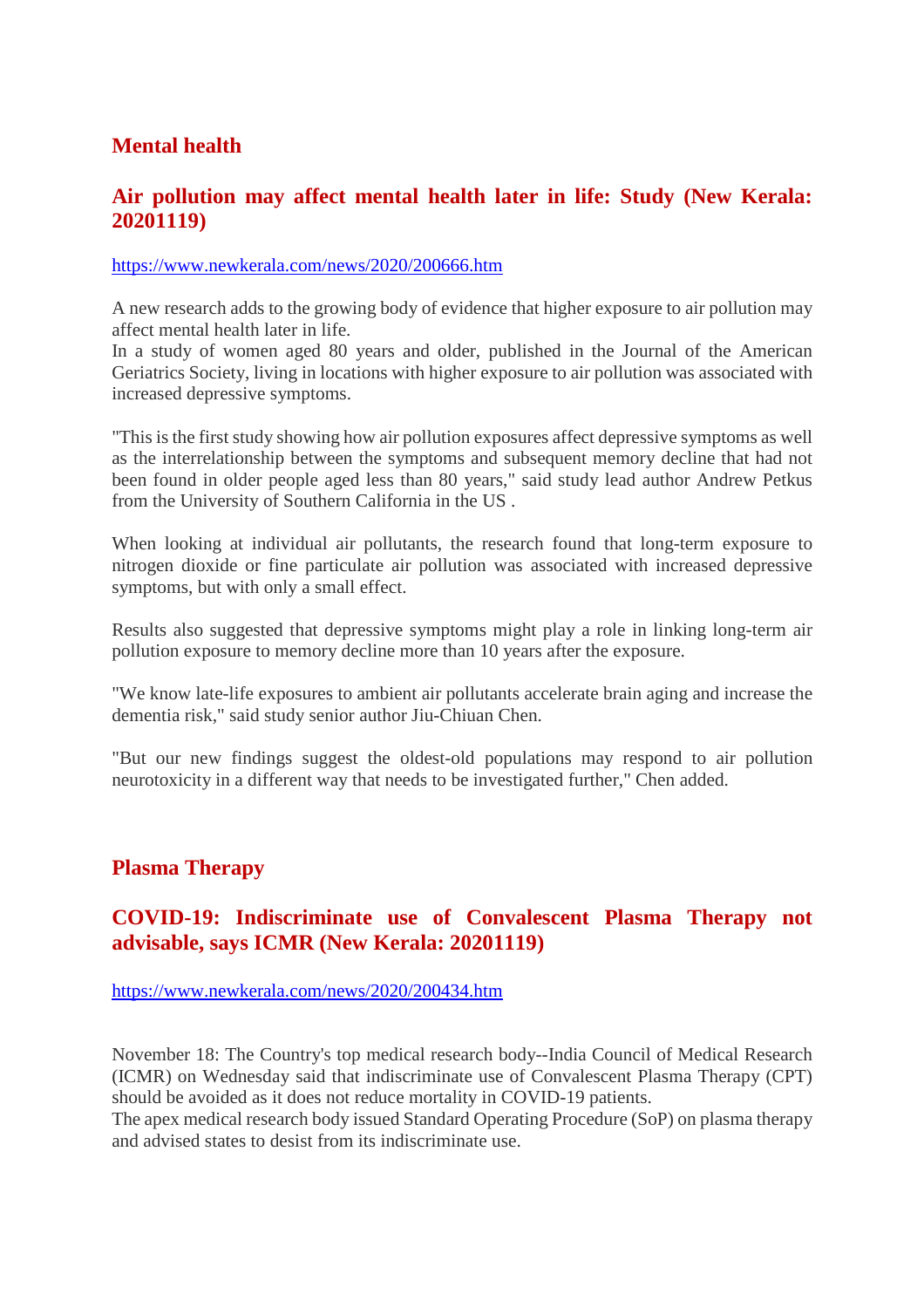"ICMR conducted an open-label phase II multicentre randomised controlled trial in India across 39 public and private hospitals on use of convalescent plasma in the management of cases with moderate COVID-19 disease (PLACID Trial). It was concluded that, CPT did not lead to reduction in progression to severe COVID19 or all cause mortality in the group that received CPT as compared to the group that did not receive CPT," said the ICMR in its new advisory.

"PLACID is the world's largest pragmatic trial on CPT conducted in 464 moderately ill laboratory confirmed COVID-19 affected adults in real-world setting wherein no benefit of use of CPT could be established," it said.

The ICMR also mentioned that similar studies conducted in China and the Netherlands have also documented no significant benefit of CPT in improving the clinical outcomes of hospitalised COVID-19 patients, hence indiscriminate use of CPT is not advisable.

"It is speculated that convalescent plasma having low concentration of specific antibody against SARS-CoV-2 may be less beneficial for treating COVID-19 patients as compared to plasma with high concentration of such antibodies," said the guidance note.

"This ICMR advisory, therefore, embraces the principle that a potential donor for convalescent plasma should have sufficient concentration of antibody working against COVID19," it added.

The ICMR's advisory noted that a potential donor of CPT can be a male and female--who have never been pregnant can only donate plasma, it said. The donor should be in the age group of 18-65 years who after 14 days of symptom resolution -- testing negative for COVID-19 is not necessary, can donate plasma.

For the potential recipient, the ICMR said that donor can be in the early stage of COVID-19 and the therapy should be administered between 3-7 days from onset of symptoms, but not later than 10 days. There should be no IgG antibody against COVID-19 by appropriate test and informed consent has to be taken.

It also highlights that presence of antibodies against COVID-19 in a potential recipient makes transfusing convalescent plasma a futile intervention.

"CPT, therefore, should only be used, as advised by ICMR NTF, for management of COVID-19 when specific criteria are fulfilled," it said.

The advisory came after Union Home Minister Amit Shah held a meeting to assess the COVID situation in Delhi wherein it was discussed to issue SoP for plasma therapy and plasma administration for treatment of COVID-19 patients immediately.

On 20 October, ICMR Chief Dr Balram Bhargava had said the government is planning to delete plasma therapy from the national treatment guidelines on COVID-19.

COVID-19: Indiscriminate use of Convalescent Plasma Therapy not advisable, says ICMR Liked This Article? Be The First To Share it!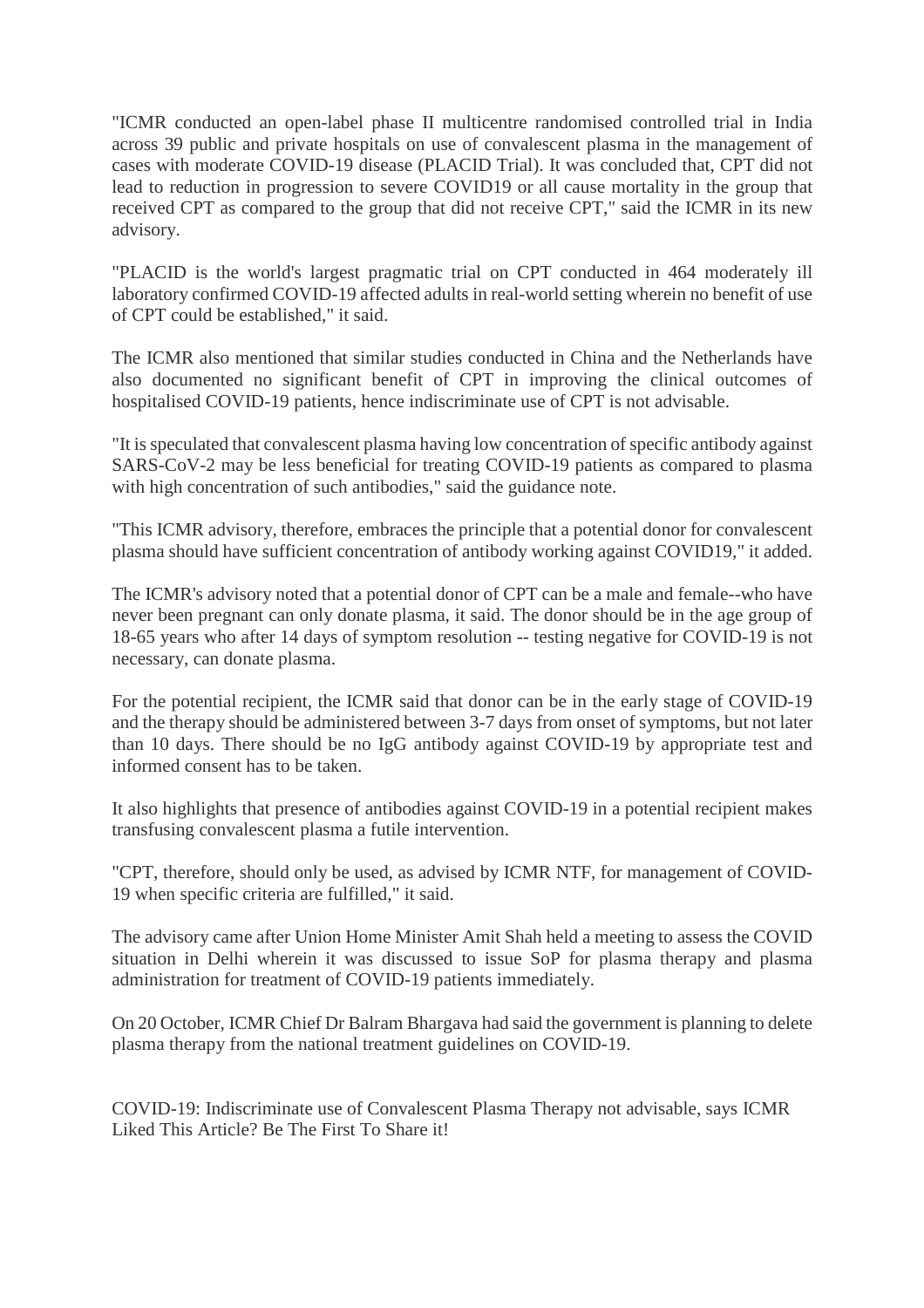#### **Infection (Hindustan: 20201119)**

https://epaper.livehindustan.com/imageview\_461977\_85504274\_4\_1\_19-11-2020\_0\_i\_1\_sf.html



#### नई दिल्ली | बुजेश सिंह

दिल्ली में कोरोना से जंग के लिए सरकार ग्वरण न कारण व ना कारण समय<br>ने कड़े कदम उठाए हैं। अब मरीजों के<br>संपर्क में आने वालों को भी जांच रिपोर्ट आने तक क्वारंटाइन में रहना होगा। .<br>मंगलवार से लाग इस फैसले के तहत रिपोर्ट निगेटिव आने पर ही वे आवाजाही कर सकेंगे। उधर, दिल्ली से नोण्डा आवाजाही करने वालों को बुधवार से

सीमा पर रैंडम जांच शुरू हो गई।<br>दिल्ली स्वास्थ्य विभाग के एक .<br>वरिष्ठ अधिकारी के मुताबिक, संक्रमण<br>की चेन को तोड़ने के लिए सरकार ने यह .<br>फैसला लिया है। सभी जिला सर्विलांस<br>अधिकारियों को निर्देश जारी कर भीड़ .<br>वाले जगहों पर कांटेक्ट ट्रेसिंग शुरू क दी गई है। अधिकारी के मताबिक कई मरीजों में कोई लक्षण नहीं होता है। कटिक्ट टेसिंग के दौरान ऐसे लोगों के नमूने ले लिए जाते हैं। रिपोर्ट पॉजिटिव आई तो उनसे संक्रमण का खतरा बढ जाता है। इसलिए अब रिपोर्ट आने तक मरीज के संपर्क में आए लोगों को



हजार आरटीपीसीआर जांच नई दिल्ली | विशेष संवाददाता राजधानी में एक दिन के

.<br>दिल्ली में कोरोना के बढते मामलों पर दररता न नगरा में कईस नागरता गर<br>लगाम लगाने के लिए केंद्र सरकार ने .<br>मोर्चा संभाल लिया है। गृह मंत्रालय के<br>मुताबिक, नवंबर के अंत तक प्रतिदिन s<br>0 हजार आरटीपीसीआर जांच करने का लक्ष्य रखा गया है।

.<br>भारतीय आयुर्विज्ञान अनुसंधान<br>परिषद (आईसीएमआर) और दिल्ली सरकार आरटीपीसीआर जांच क्षमता बढाने पर काम कर रहे हैं। गृह मंत्रालय .<br>के प्रवक्ता ने बताया कि 17 नवंबर को दिल्ली में 10 हजार जांच हर्र हैं।

घर-घर जाकर सर्वे करने की योजना सप्ताह शुरू होने की संभावना है। सर्वे 25 नवंबर तक पूरा होने की उम्मीद है। गृहमंत्री अमित शाह को अध्यक्षता में

भीतर रिकॉर्ड १३१ मौत दिल्ली में एक दिन में कोरोना से रिकॉर्ड<br>131 संक्रमितों लोगों की मौत हो गई। यह एक दिन में मौतों का सर्वाधिक यह रख है। वहीं, बुधवार को 7486 नए<br>आंकड़ा है। वहीं, बुधवार को 7486 नए संख्या पांच लाख के पार हो गर्द है। संख्या पांच लाख के पार हा गई है।<br>दिल्ली में मौत का आंकड़ा देखें तो देश<br>में 474 मौत के मुकाबले एक चौथाई से भी अधिक है। ▶ ब्योरा पेज ०३

कोविड नियंत्रण के लिए फैसलों को तेजी से लागू किया जा रहा है। गृह<br>मंत्रालय ने विशेषज्ञों की 10 टीमें बनाई हैं जो अस्पतालों में जाकर बेड आदि की जानकारी देंगी।

कोच भेजेगा रेलवे पेज ०३

#### **Vaccine (Hindustan: 20201119)**

https://epaper.livehindustan.com/imageview\_461977\_85501150\_4\_1\_19-11-2020\_0\_i\_1\_sf.html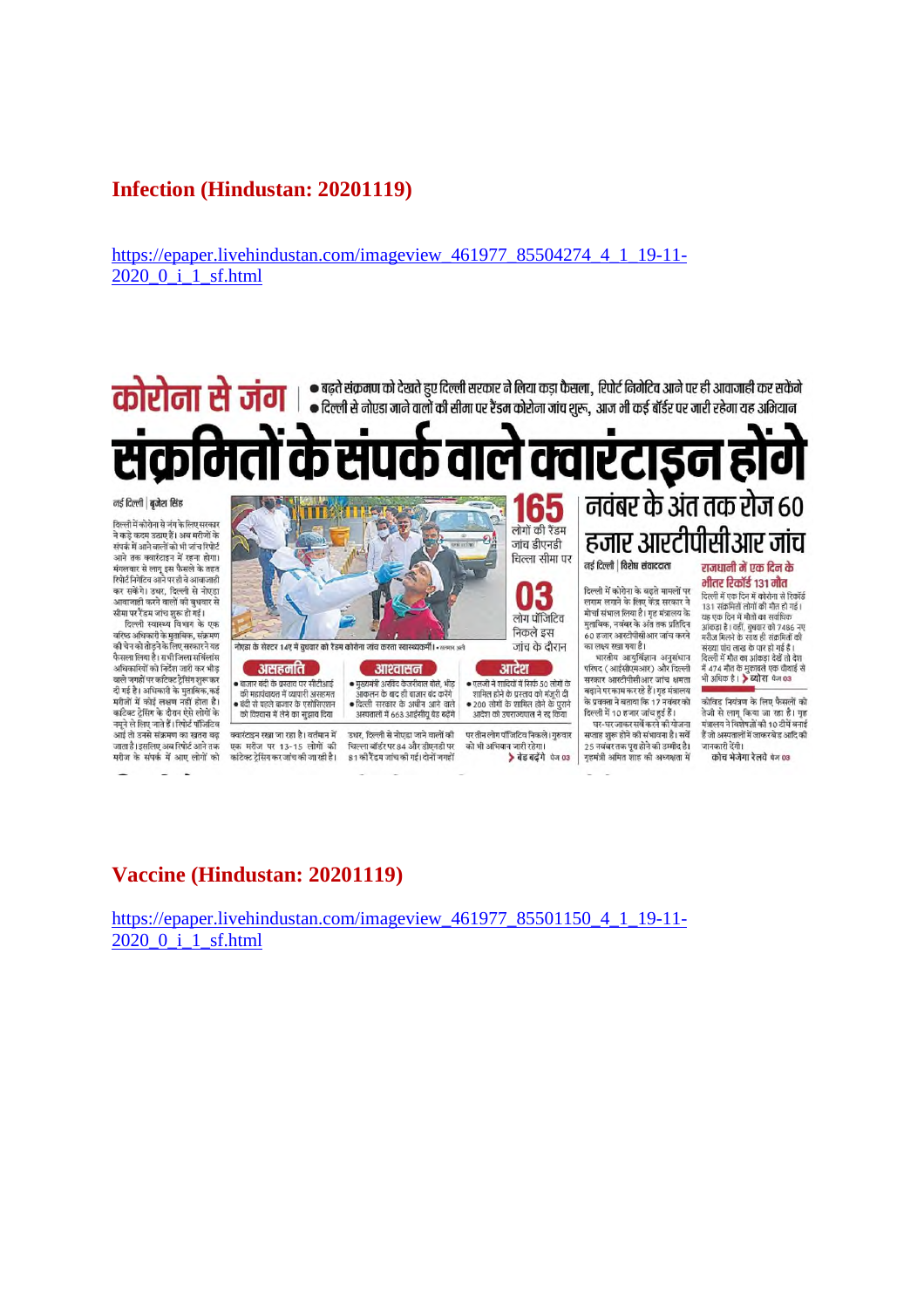# फाइजर का टीका अंतिम ट्रायल में ९५% असरदार

## तीसरा चरण

- कंपनी ने कहा, टीका हर उम्र व नस्ल के लोगों के लिए प्रभावी
- टीके को 2020 के अंत तक अनुमति मिलने की संभावना

की भी घोषणा की। कंपनी ने बताया कि इस वैक्सीन को 2020 के अंत तक अनुमति दी जा सकती है। वे इस साल पांच करोड़ खुराक तैयार कर लेंगे। यह टीका हर उम्र और नस्ल के लोगों के लिए प्रभावी है। इससे पहले सोमवार को अमेरिका की बॉयोटेक कंपनी मॉडर्ना ने अपनी कोरोना वैक्सीन के 94.5% तक असरदार होने का दावा किया था।

## दावा

न्यूयॉर्क | एजेंसी

अमेरिकी बॉयोटेक कंपनी फाइजर और जर्मन दवा निर्माता कंपनी बायोएनटेक ने बुधवार को दावा किया कि उनकी कोरोना वैक्सीन ऑतम परीक्षण में 95 फीसदी प्रभावी रही। इस टीके का कोई दुष्प्रभाव देखने को नहीं मिला है।

फाइजर ने कहा कि वह जल्द आपातकालीन इस्तेमाल की मंजूरी के लिए अमेरिकी नियामकों को दो महीने के सुरक्षित परीक्षण डाटा के साथ आवेदन करेगी। कंपनी ने वैक्सीन के तीसरे चरण के परीक्षण समाप्त करने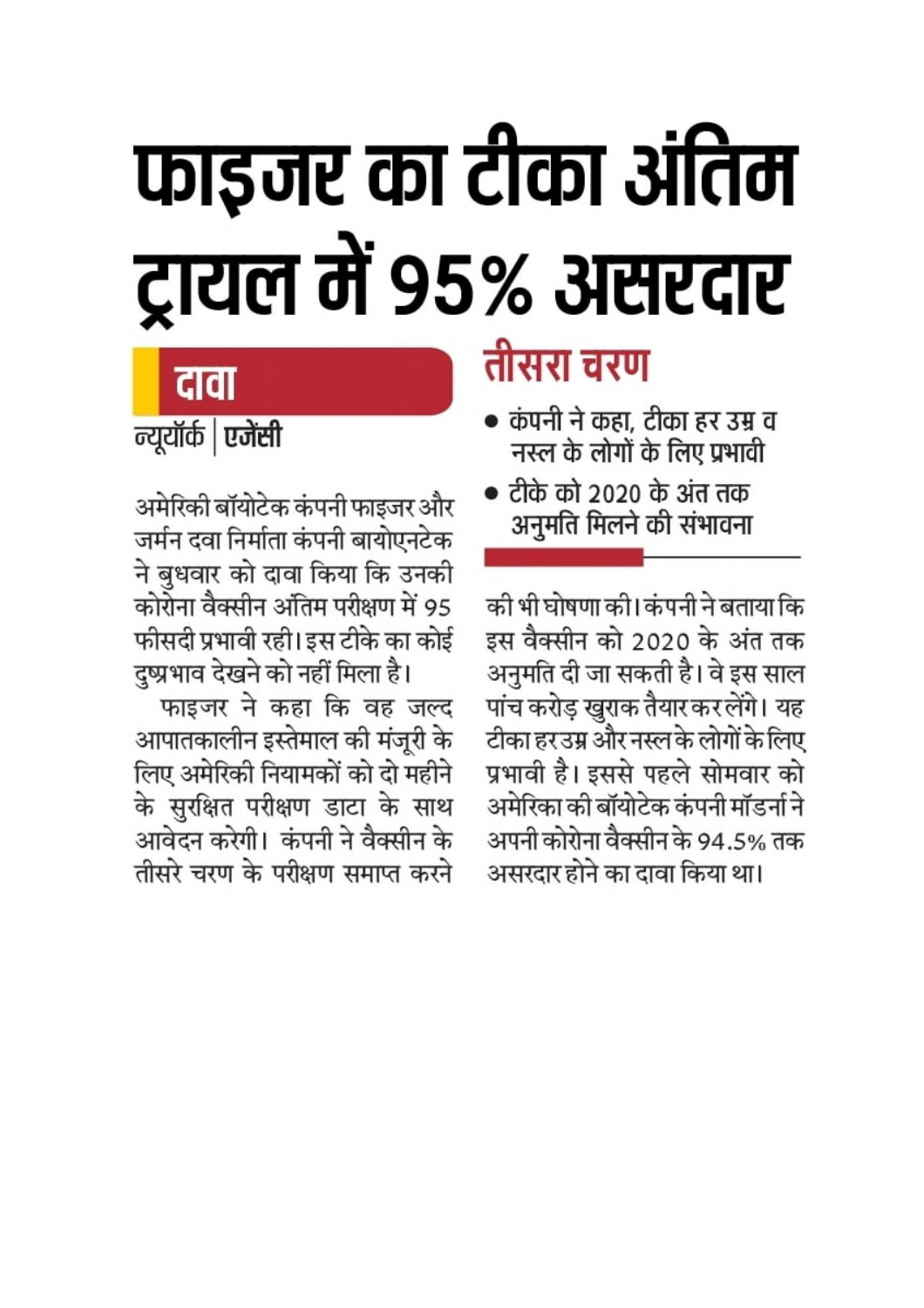### **New Cases (Hindustan: 20201119)**

https://epaper.livehindustan.com/imageview\_461979\_85711480\_4\_1\_19-11-2020\_3\_i\_1\_sf.html